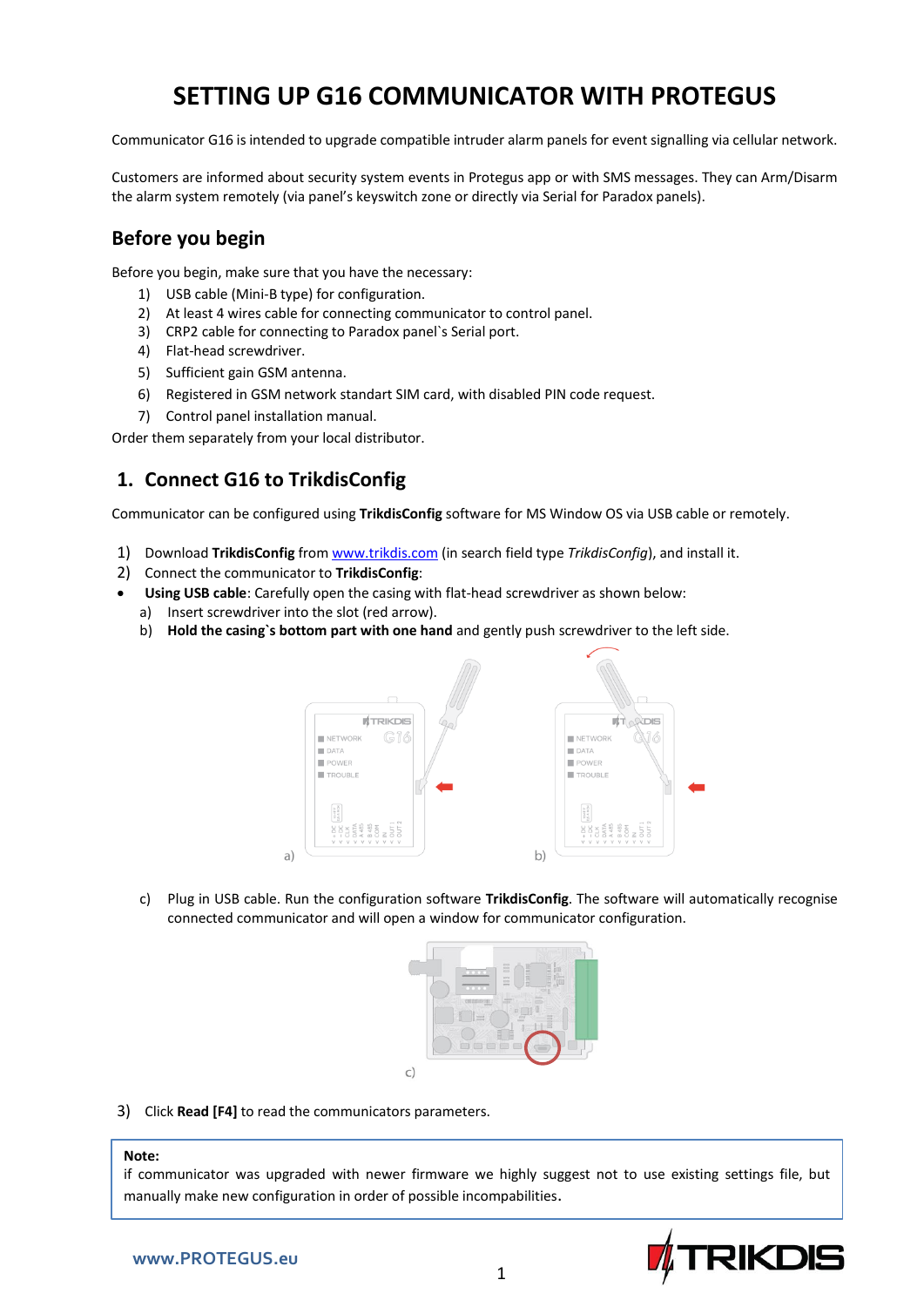# **2. Set operation parameters**

## **2.1 System settings window**

| System settings<br><b>ARC</b> reporting<br>User reporting<br>SIM card<br>Event summary<br>Firmware | General<br>Object number<br><b>Test period</b><br>$\overline{\mathsf{v}}$<br>Panel type<br><b>Remote Arm/Disarm</b><br>PC download password<br>IN <sub>1</sub> | 0094<br>$\overline{0}$<br>1<br>day(s)<br>  h<br>1. DISABLED<br>0.000<br><b>NO</b> | Select panel type |
|----------------------------------------------------------------------------------------------------|----------------------------------------------------------------------------------------------------------------------------------------------------------------|-----------------------------------------------------------------------------------|-------------------|
|                                                                                                    | OUT1-OUT2<br>Time synchronization                                                                                                                              | Remote control<br><b>PROTEGUS</b> service                                         |                   |

## **2.2 User reporting window → Protegus service tab**

| System settings | <b>PROTEGUS service</b> SMS & Call Reporting SMS control |                      |  |                         |
|-----------------|----------------------------------------------------------|----------------------|--|-------------------------|
| ARC reporting   |                                                          |                      |  |                         |
| User reporting  | <b>PROTEGUS</b> service                                  |                      |  |                         |
| SIM card        | Enable connection                                        | $\blacktriangledown$ |  | Enable PROTEGUS service |
| Event summary   | Service code                                             |                      |  |                         |
| Firmware        |                                                          |                      |  |                         |
|                 |                                                          |                      |  |                         |

- **2.4 Click Write [F5], to write new parameters to the communicator.**
- **2.5 Unplug the USB cable, click Disconnect.**

# **3. Physical installation process**

## **3.1 Insert SIM card into the holder**



- **3.2 Close the communicator's case**.
- **3.3 Connect GSM antenna.**
- a) SIM card must be already registered to the GSM network, if GPRS communication will be used, ensure to enable mobile data service.
- b) To configure the communicator remotely, insert a SIM card with the PIN code request function disabled.

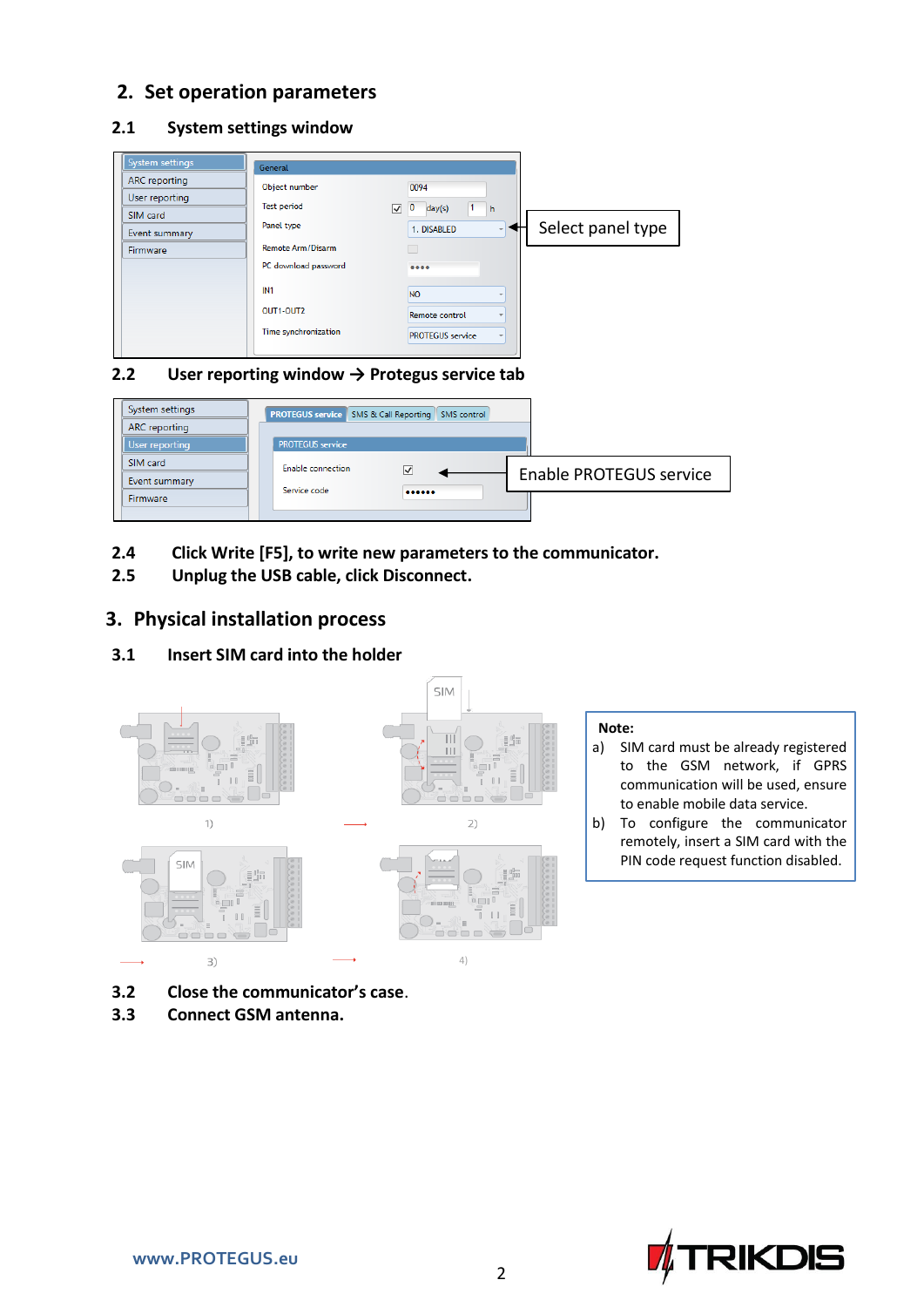

### **3.4 Following provided schematics connect the control panel, output connections.**

## **4. Program security control panel to use G16 Direct Control feature**

#### *PARADOX*

The **PC download password** is not set as default parameter in Paradox control panel. To set this password you need to perform following actions, by using PARADOX keypad:

For MAGELLAN, SPECTRA series: enter the cell [9][1][1] and write in 4-digit password, this password must be the same as in the communicator G16.

For DIGIPLEX EVO series: enter the cell [3][0][1][2] and write in 4-digit password, this password must be the same as in the communicator G16.

#### *TEXECOM*

Use Texecom software Wintex to program control panel. To enable Direct Control feature:

- 1) Program **UDL passcode**  4-digit password**,** in Communication Options window, tab Options.
- 2) Make sure control panel **UDL passcode** matches with communicator G16 PC download password.

Also, UDL passcode can be programed using keypad:

- 1) Enter Programing menu from the keypad, by entering 4-digit Engineers code, press [Menu] button and then button [9].
- 2) Enter [7] [6], and option [2], now enter 4 digit passcode (matching G16 **PC download password).**
- 3) Press [Yes] and leave programing menu, by pressing [Menu] button.

#### *UTC INTERLOGIX (CADDX)*

To enable Direct control of Caddx, G16 should be wired to Caddx control panel and power supply turned on and follow steps bellow:

- 1) Ensure that, in TrikdisConfig Caddx control panel is selected.
- 2) Using keypad enter programming mode:
	- a. Press  $[*][8][9][7][1][3]$  and enter device number  $[7][2][#]$ ,
	- b. Exit programming mode by pressing [Exit].
- 3) Now control panel automatically will find communicator G16.

#### **4.5 Connect a DC power supply and turn it on. Check GSM or 3G signal strength.**

**Note:** Sufficient GSM signal strength is level 5 (five yellow flashes of indicator Network). Sufficient 3G signal strength is level 3 (three yellow flashes of indicator Network).